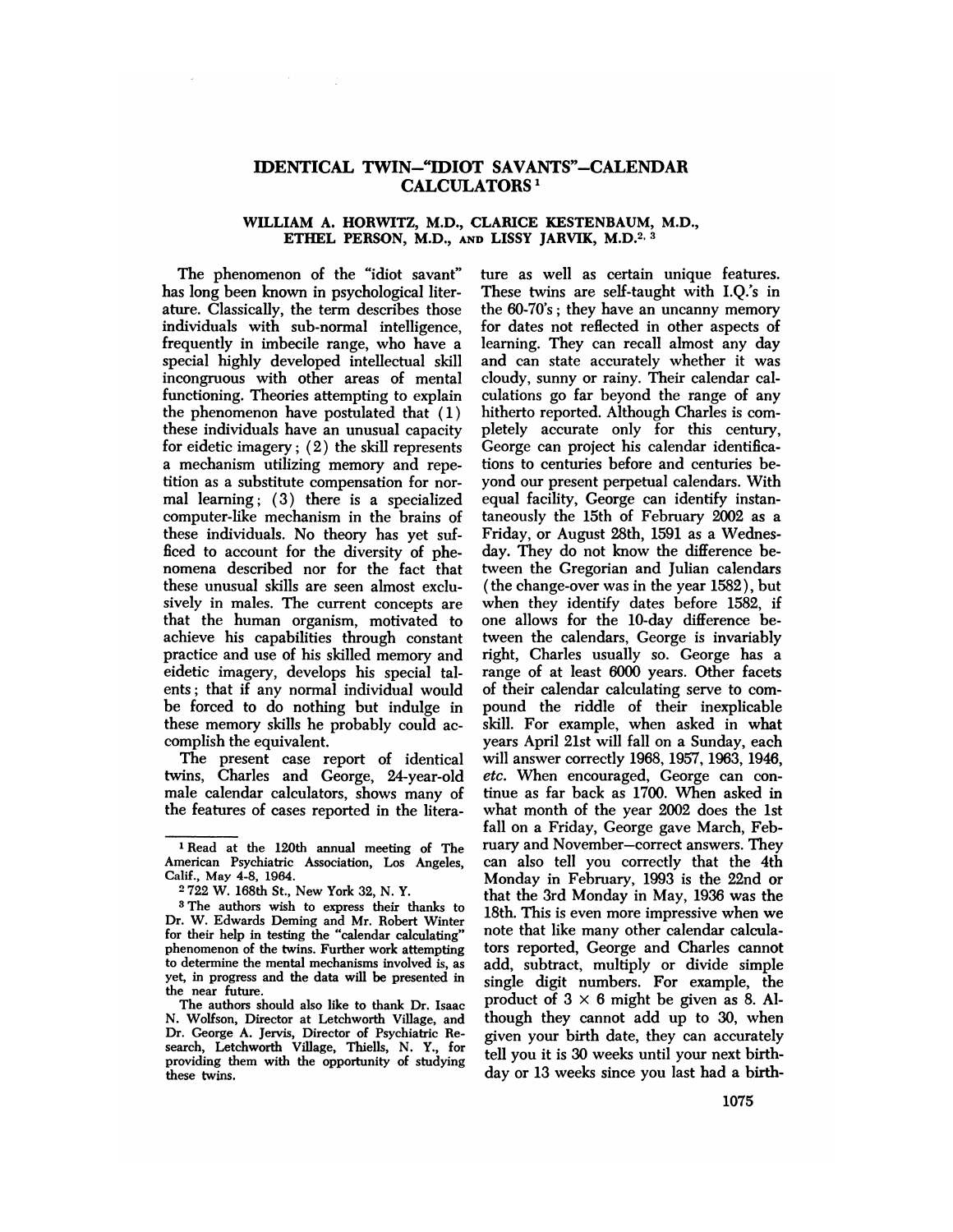day. George can tell you the year a particular famous man in history-for example, George Washington was born and how old he would be if he were alive today.

The twins' background is of some interest. The father, a self-made successful businessman, died at the age of 58 of cancer of the lung. He was a chronic alcoholic who had been tied to his mother and married late. It was said he never drank on the job, but on the way home from work he would often drink, become enraged, abusive and aggressive and would strike his wife and children. The mother is alive, age 64, and is given to mild mood swings. She had 3 normal pregnancies. The first child died at 13 months reportedly following convulsions. The next two were healthy girls, both trained as nurses and are now married. One of them had been given to depressions. Our twin patients are from the 4th pregnancy, which occurred during the period of their father's excessive drinking and abusive behavior. The mother was upset and vomited frequently throughout this pregnancy. At 6 months she hemorrhaged, was rushed to a hospital and gave birth by caesarian section to triplets-two boys and a girl. The girl died within 12 hours. The boys, Charles and George were kept in incubators for 2 months. It is noted in the history that both had convulsions when removed from the incubators, but none since. Throughout the twins' childhood the home life was tempestuous; the parents fought and there was talk of divorce. The twins were "good babies" whose early health was good except for ear infections. George held his head up at 6 months, sat at 9 months, but did not walk or talk till 2% years. Charles, the first-born, lagged behind George. They were not difficult to manage until they began to walk. As soon as they walked they ran. There was head banging, biting of their hands, spilling water, destroying things in the house, *etc.* At 3 the mother was told by the pediatrician they were retarded and that they could not be enrolled in school. She did not know what the word "retarded" meant and the pediatrician explained the boys would never be mathematicians. The mother's reaction was frequently expressed as "thank goodness Mary died; otherwise there would be 3."

She repeatedly said she wanted to kill herself and take the boys with her. Both parents were ashamed of the twins, but the mother and sisters would try to teach them letters, numbers, *etc.,* for the few minutes that they could hold the twins' attention.

The development of George's special talent was observed at age 6-it had been noted that he would spend hours poring over an almanac which contained a perpetual calendar. From what has gone before it comes as a distinct surprise that George *could* or would pore over the almanac at 6 years, but the fact is George could decipher the almanac. The parents felt this talent was a compensation from God and the father later got a silver perpetual calendar that George played with for hours and hours. He made no errors from the beginning. A paternal aunt, a legal secretary, used to call to check dates of documents with him. The father praised George-calling him a smart boy. This pleased George, who frequently asked why he was different from the sisters. Charles, who was always slower in both physical and mental development, did not play with the alamanc and initially showed no interest in dates. He and George had no close relationship until they were institutionalized at Letchworth Village at age 9. At that time George and Charles became inseparable. Charles became interested in telling dates but was noted to go through a period in which he made many mistakes. Both were only interested in this one activity, although they were capable of learning other things; for instance George can pick out tunes on the piano and knows the Greek alphabet.

At 9 they were taken to Letchworth Village and have been there for the past 15 years. The records at Letchworth are replete with notes of fighting, biting, destructiveness, *etc.* They spent about a year at school in Letchworth, but their behavior was difficult. They were transferred to Psychiatric Institute in April, 1963 for further study and there has been considerable improvement in their behavior. They have been cooperative and are willing, with some satisfaction, to exhibit their prowess. At first the other patients seemed frightened, but now the twins are the pets on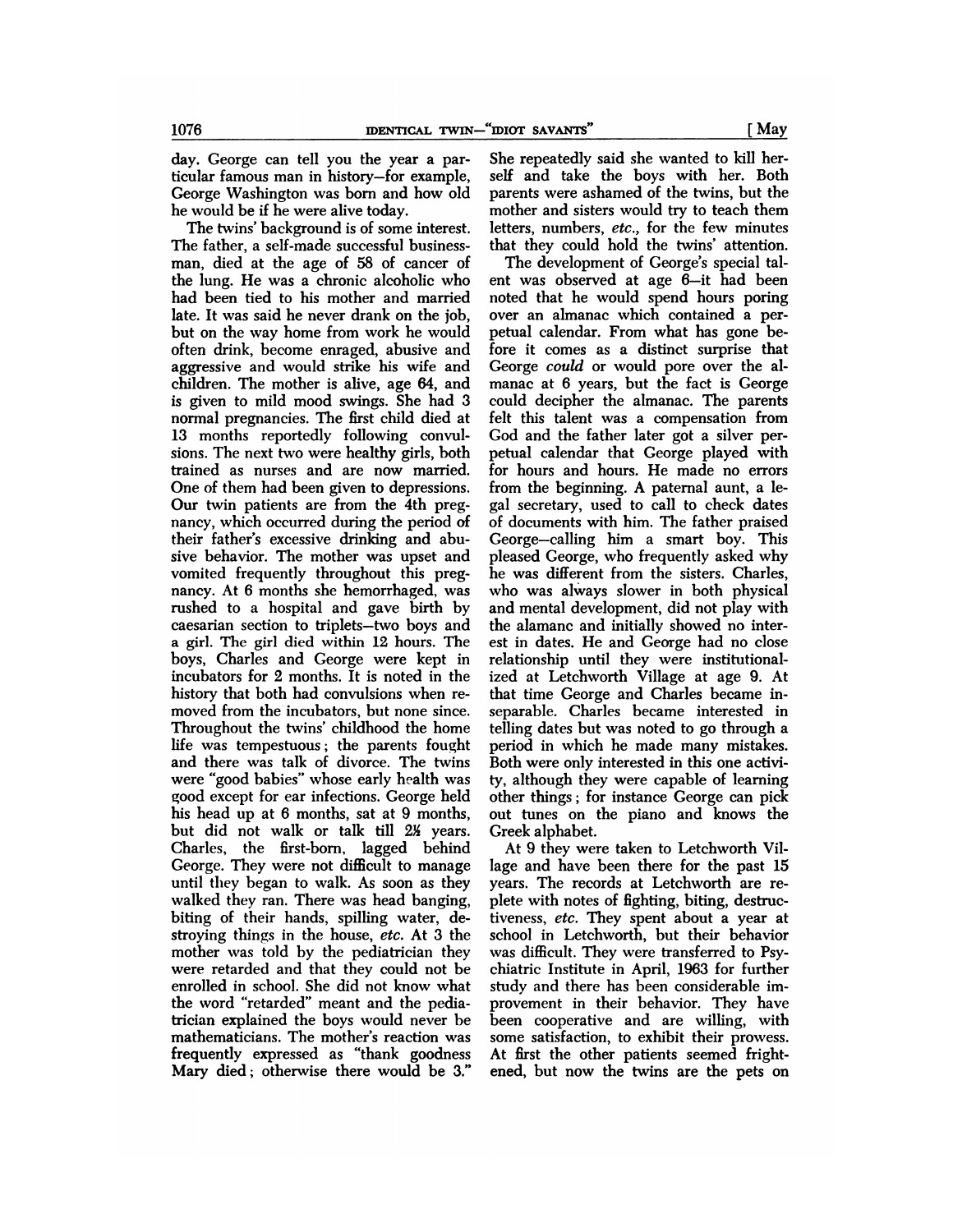the ward. They both are now able to wear plastic glasses; both are severely myopic, but they do not have retrolental fibroplasia, first suspected because of their having been in incubators for 2 months.

Of the twins, Charles seems to have more impairment than George. He has a left strabismus, horizontal and vertical nystagmia, some retinal changes in one eye as well as vitreous opacities. They both have rocking and swaying movements. Clinically both seem hyperosmic; frequently both go up to people sniffing and smelling. Although each can pick out his own shoes and bedroom slippers by smell, on quantitative smell tests neither performed better than average. EEC's here and previously at Letchworth have been normal.

Chromosome studies have shown normal karyotypes. The initial chromosome examinations suggested "mosaicism" with some cells of 45, 46 and 47 chromosomes. When this was repeated in our own laboratory and in the more experienced laboratory of Dr. M. Grumbach at Presbyterian Hospital, this finding was not confirmed. From a genetic standpoint they are now considered normal males. The similarity method of zygosity diagnosis, fingerprint examination and blood groups (O, N, Rh<sub>1</sub>-DCc positive, E negative-Duffy positive, Kell negative) strongly suggest monozygosity. Other pertinent laboratory tests have been non-contributory so far. Ferric chloride, for phenyl pyruvic acid, dinitro phenyl hydrazine for keto acids, serum for ceruloplasmin, serum protein partition and P.B.I. are all normal. Urine amino acid fractions and 17 keto and hydroxy steroids are being studied.

Since their admission to our hospital, with a reduction in their fears and acceptance by our staff and patients, their behavior has improved and their I.Q.'s have risen. They now test between 60 and 70 in comparison to 40-50 range in previous years.

The problem raised by this pair of identical twins remains inexplicable. Although other cases of calendar calculators in mentally deficient people are not rare, this is the first pair of identical twins where each has a skill of calendar calculation beyond the range of known perpetual calendars. This feature casts doubt on explanations

previously offered, namely that the skill developed is merely a hypertrophied repetition of a memory function or an extended eidetic imagery that allows for visual recall of previously learned experiences. Another explanation is that such individuals have a defect of abstract capacity along with an endowed talent that continues to be exercised because only through this performance can the limited individual come to terms with his environment. As long as the performance ranged within the limits of what could be memorized, learned or recalled, such explanations were plausible and had previously been accepted. However, our twins demonstrate their ability in areas where memory, learning and recall are not available to them. In addition, they operate so rapidly that it is obvious they use no formula even if they were capable of learning one. They operate in a range of calendar calculation far before and beyond our usual 200-400-year perpetual calendar. The longest known perpetual calendar extends to about the year 2400 and one of the twins can reach beyond the year 7000. Furthermore, they can calculate dates for which no formal calendar exists such as the years in which a certain day in a certain month falls on a Sunday, *etc.,* or which month in a certain year will the first fall on a Friday, *etc.* It is possible that motivational factors have extended the range of their unique skill, but this does not account for the basic structure of the skill. They do not have even a remote idea how they perform-saying "I know," or "It's in my head." After exploring their abilities with various people in different learned fields-psychiatrists, psychologists, internists and mathematicians, *etc.,* we must candidly admit that we have no better explanation. By showing that previous explanations really must again be questioned, we hope to indicate that other factors, probably beyond our present knowledge, must be understood before we have a better explanation than do our Identical Twin-Idiot Savants.

## DISCUSSION

ARTHUR P. HOLSTEIN, M.D. (Northville, Mich.) .-It seems to work out as a general rule, that individuals who have gross chromo-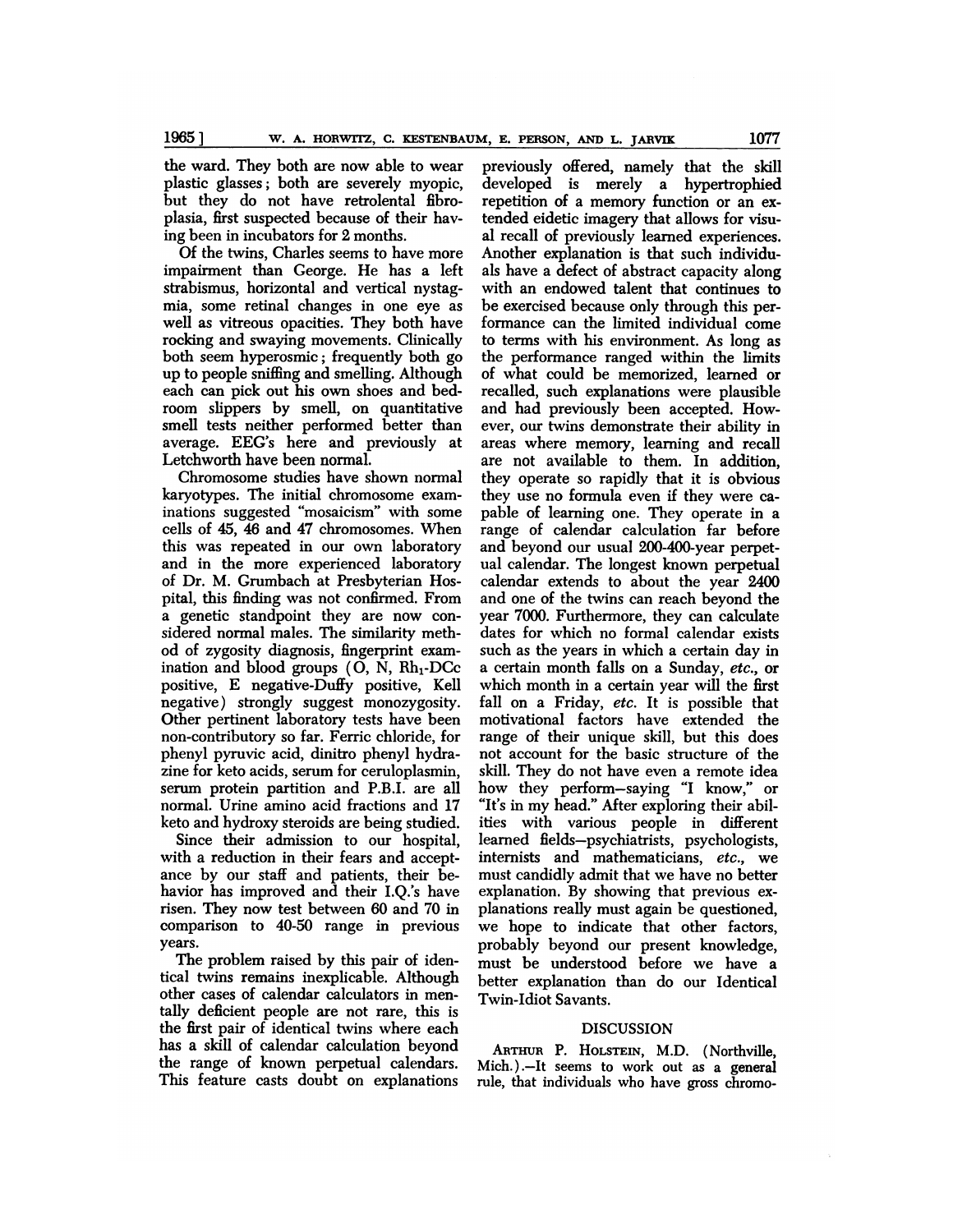somal deformities in either size, shape, form, or number are grossly deformed individuals in other respects, and can be easily characterized clinically by many physical stigmata, for example, the Mongol and the Klinefelter's and Turner's Syndrome. George and Charles have no chromosomal defect and in a general fashion they are not grossly deformed individuals.

The Idiot-Savant seems to constitute a distinct syndrome; the general characteristics of which are as follows: first, their I.Q. is very low, most of them being around 50 or lower, one case reported had an I.Q. of 8. George's and Charles' I.Q. have been in this range. In contrast to this exceedingly low I.Q., there is usually associated a marked increase in certain specific mental abilities. These are usually associated with calculation, and frequently with calendar calculations. The twins demonstrate this adequately. Other aspects of their problem-solving ability are more in line with their low I.Q. It is especially noted that the ability to function in abstract fashion seems to be lacking. George and Charles can subtract apples but not dollars. The age of onset is usually in childhood, and the approxim age of 7 years is noted in several protoc Curiously enough, most of the people involved have been men although there are a few women noted who apparently have these abilities. The protocols in the literature are abbreviated and whether or not the men show differences in abilities from the women cannot be ascertained. However, raising the question of a sex-linked characteristic seems appropriate at present. Many of them seem to have musical abilities which are somewhat better than one might expect from a person with a low I.Q. They are able to play musical instruments by ear. However, they are unable to learn to play these instruments in the usual fashion and cannot be taught to read music. Also to be noted is the fact that they enjoy listening to music. George and Charles have these abilities. Frequently it is mentioned that the person with this ability has an associated degree of interest in art and mechanical skills, which are well beyond those of the usual mentally retarded or normal person. Tredgold's original case is certainly a fine example of this. Scheerer notes that the Idiot-Savant frequently has an acutely perceptive sensory sensitivity. George and Charles can identify their shoes by smelling them. The reports do not clearly differentiate the various types of retardation occurring in the individuals reported on, however, it does appear that there is no specffic type of retardation associated with the ability to calculate. For example, one young woman developed the ability following a case of typhoid encephalitis at the age of 17. Another young man who had the extremely low I.Q. of 8 was a spastic paraplegic from birth injury and though unable to talk had a phenomenal calendar memory somewhat approaching the abilities of the twins. The twins themselves have a type of mental retardation which is associated with their ocular defect of chorio retinitis and is transmitted as a mendelian recessive. This variation of cause should rule out that the Idiot-Savant is an autistic child grown up.

In considering the abilities of the twins (and Dr. Horwitz assures me that their identicalness extends through their blood types) the skill is not developed comparably in each. George developed it first and has more of the ability than Charles. Significantly he is the taller and dominant member of the pair. He is also the youngest. The fact that identical twins can develop differently in some aspects of their appearance and personality is not unusual and has been recorded in numerous instances. For example, Shields, in his book on *Monozygotic Twins, Brought Up Apart and Brought Up Together,* documents this many times. Rosenthal, writing about the Genain Quadruplets, has gathered together a significant amount of material on 4 monozygotic sisters who similarly show personality differences which are easily observed.

It is interesting to speculate that perhaps the phenomenon of a type of memory which Idiot-Savants have represents memory which in some fashion has developed separately from general intellectual ability as a part of the personality. This notion is not unusual since paranoid schizophrenics have an exquisite memory, and in a general way they incorporate their memory ability into their personality. At any rate, the qualities of memory that George and Charles and the others exhibit are apparently not associated with any aspects of mental functioning associated with their intelligence of which they are impoverished.

The importance, then, of the Idiot-Savant lies in our inability to explain him; he stands as a landmark of our own ignorance and the phenomenon of the Idiot-Savant exists as a challenge to our capabilities.

## BIBLIOGRAPHY

1. Tregold, A. F.: Mental Deficiency. Baltimore: Wood, 1937.

2. Masland, R. L., Sarason, S. B., and Gladwyn, T.: Mental Subnormality. New York: Basic Books, 1958.